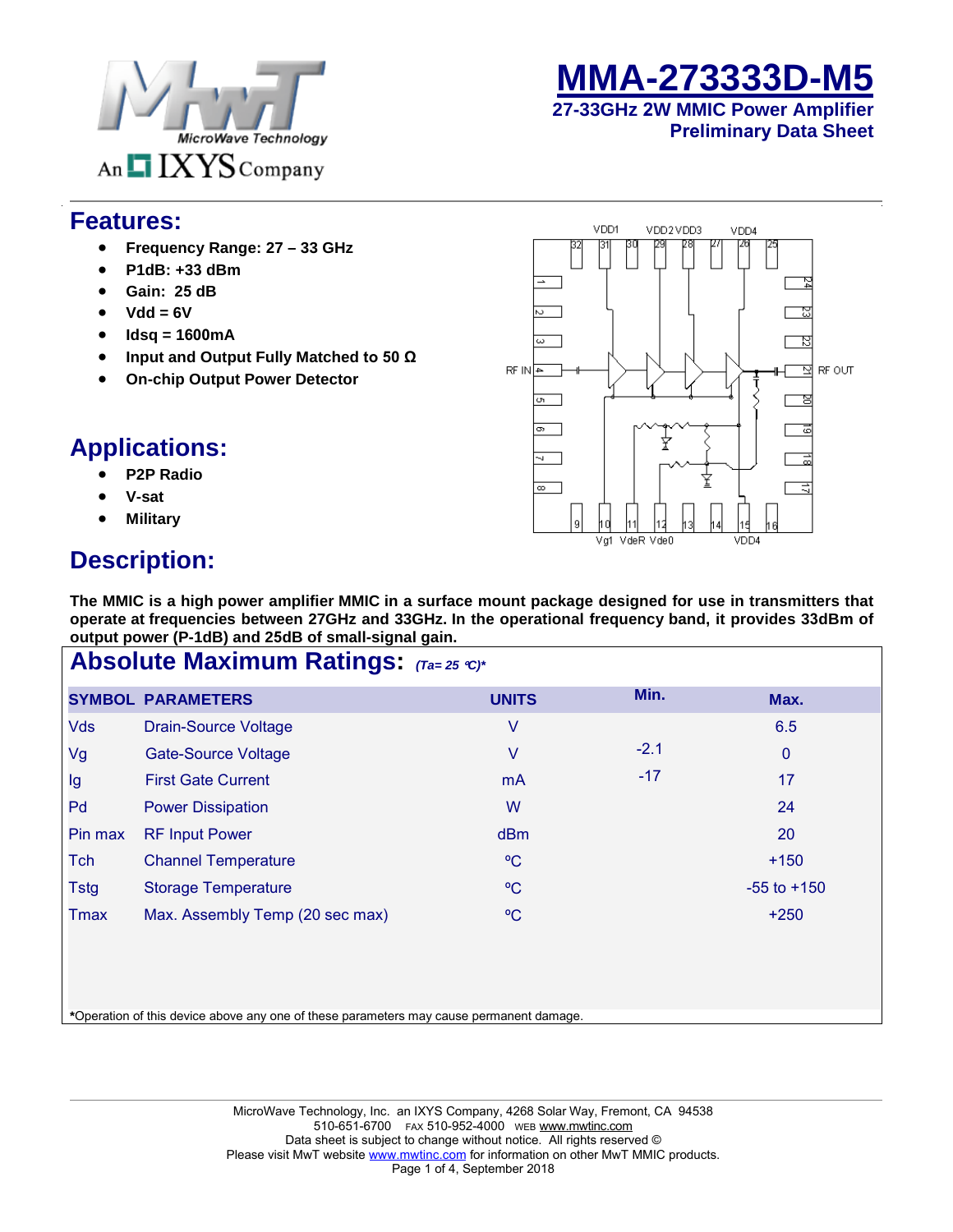



**Preliminary Data Sheet** 

| Electrical Specifications: $\mathsf{v}_{ds=6\mathsf{V}, \mathsf{Vgs=.0.85\mathsf{V}, \textit{lds}=1600mA, \textit{Ta}=25}$ $\mathsf{c}$ z0=50 ohm |                  |                     |
|---------------------------------------------------------------------------------------------------------------------------------------------------|------------------|---------------------|
| <b>Parameter</b>                                                                                                                                  | <b>Units</b>     | <b>Typical Data</b> |
| <b>Frequency Range</b>                                                                                                                            | <b>GHz</b>       | $27 - 33$           |
| Gain (Typ)                                                                                                                                        | dB               | 25                  |
| <b>Gain Flatness (Typ)</b>                                                                                                                        | $+/-dB$          | 1.5                 |
| <b>Input RL(Typ)</b>                                                                                                                              | dB               | 10                  |
| <b>Output RL(Typ)</b>                                                                                                                             | dB               | 10                  |
| <b>VdeR</b>                                                                                                                                       | $\vee$           | 0.90                |
| $VdeO$ @29.5GHz, @ Po = +20dBm                                                                                                                    | $\vee$           | 0.85                |
| $@$ Po = $+35$ dBm                                                                                                                                | $\vee$           | 0.49                |
| <b>Output P1dB(Typ)</b>                                                                                                                           | d <sub>B</sub> m | 33                  |
| <b>Output P3dB(Typ)</b>                                                                                                                           | d <sub>B</sub> m | 35                  |
| <b>Thermal Resistance</b>                                                                                                                         | °C/W             | 3.8                 |
| <b>Operating Current at P1dB(Typ)</b>                                                                                                             | <b>mA</b>        | 2300                |
|                                                                                                                                                   |                  |                     |
|                                                                                                                                                   |                  |                     |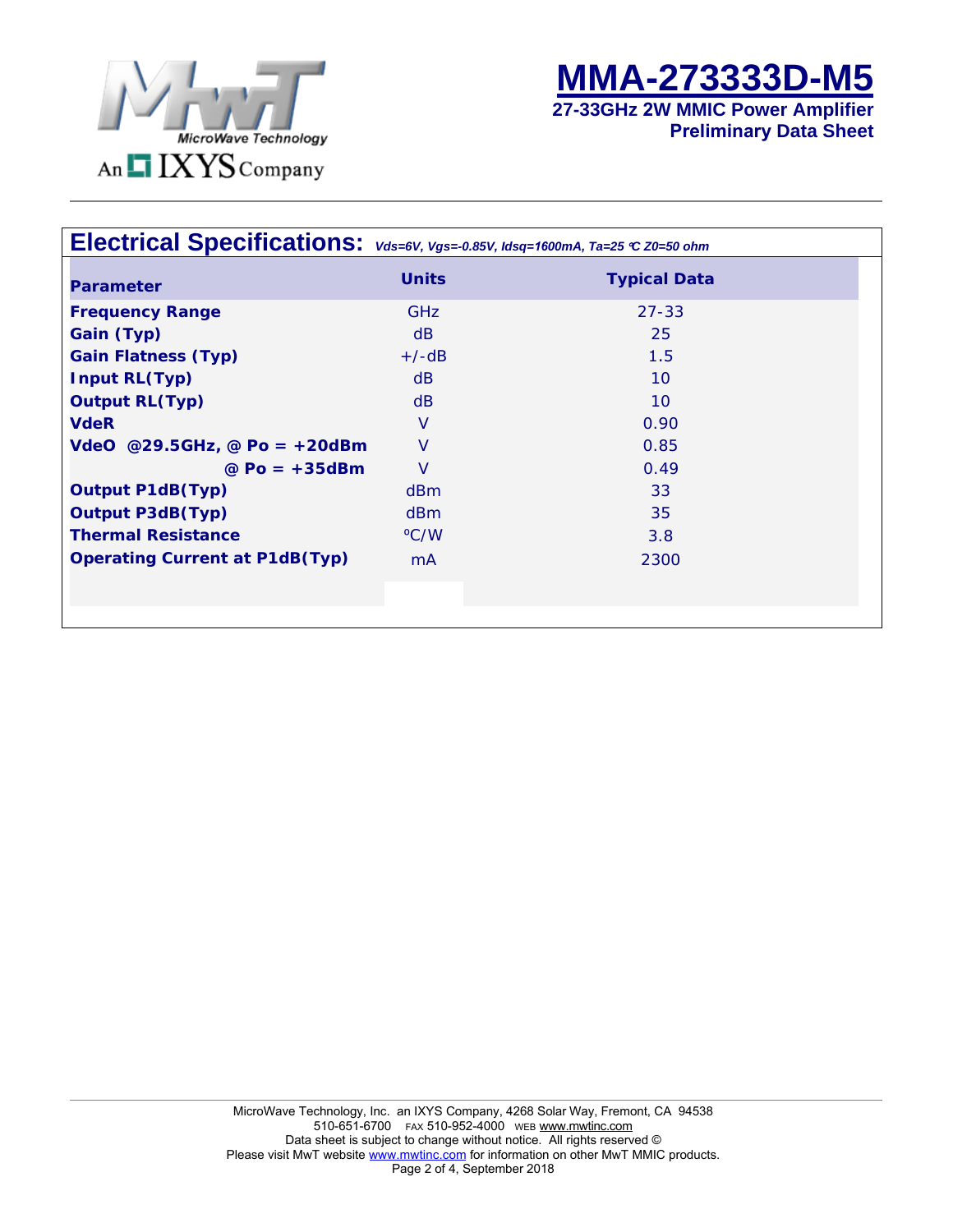



**Preliminary Data Sheet** 

# **Package Pin-out:**



| Pin                            | <b>Description</b> |
|--------------------------------|--------------------|
| 4                              | <b>RF Input</b>    |
| 21                             | <b>RF Output</b>   |
| 10                             | Vg                 |
| 31                             | Vd1                |
| 29                             | Vd <sub>2</sub>    |
| 28                             | Vd <sub>3</sub>    |
| 15, 26                         | Vd4                |
| 11                             | <b>VdeR</b>        |
| 12                             | <b>VdeO</b>        |
| 1, 3, 5, 8, 9, 16, 17, 20, 22, | <b>Ground</b>      |
| 24, 25, 32, 33                 |                    |
| 2, 6, 7, 11, 12, 13, 14, 18,   | N/C                |
| 19, 23, 27, 30                 |                    |